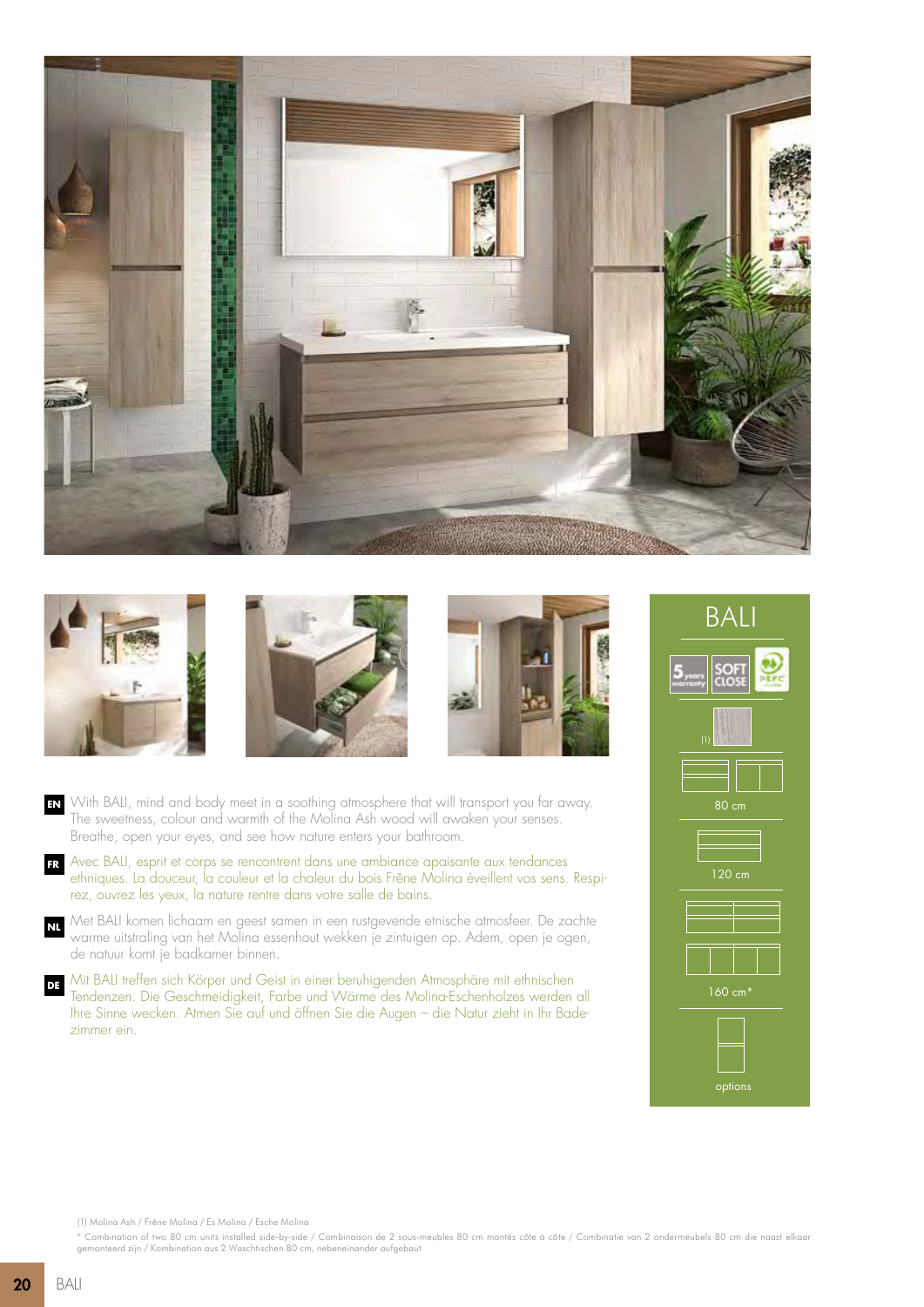

## **80 x 47,2 x 46 cm**

BALI

Vanity unit 80 cm doors - Wall cabinet delivered assembled - 2 doors - Soft close - 1 removable and non-repositionable wooden shelf - Extra flat siphon connection required

Meuble sous-plan 80 cm portes - Meuble à suspendre livré monté - 2 portes - Fermeture progressive - 1 étagère en bois amovible non repositionnable - Raccord siphon extra plat obligatoire

Wastafelonderbouw 80 cm - Meubel om op te hangen gemonteerd geleverd - 2 deuren - Soft Close - 1 houten uitneembare legplank. Niet verplaatsbaar - Extra platte sifonverbinding vereist

Waschbeckenunterschrank 80 cm Türen - Montiert geliefertes Hängemöbelstück - 2 Türen - schrittweise Schließung - 1 nicht verschiebbares abnehmbares Holzregal benötigt Anschluss an extra flachen Siphon

232633







# **80 x 47,2 x 46 cm**

Vanity unit 80 cm drawers - Wall cabinet delivered assembled - 2 double-sided metal drawers - Soft close - Single space for siphon installation - Extra flat siphon connection required

#### Meuble sous-plan 80 cm tiroirs - Meuble à suspendre livré monté - 2 tiroirs double paroi métal - Fermeture progressive - Simple passage siphon - Raccord siphon extra plat obligatoire

Wastafelonderbouw 80 cm - Meubel om op te hangen gemonteerd geleverd - 2 lades dubbele metalen wand - Soft Close - Enkele sifon uitsparing - Extra platte sifonverbinding vereist

Waschbeckenunterschrank 80 cm doppelwandige - Montiert geliefertes Hängemöbelstück - 2 doppelwandige Metallschubladen - schrittweise Schließung - einfacher Siphonkanal benötigt Anschluss an extra flachen Siphon

232634



80



### **120 x 47,2 x 46 cm**

Vanity unit 120 cm simple washbasin - Wall cabinet delivered assembled - 2 double-sided metal drawers - Soft close - Single space for siphon installation - Extra flat siphon connection required

Meuble sous-plan 120 cm simple vasque - Meuble à suspendre livré monté - 2 tiroirs double paroi métal - Fermeture progressive - Simple passage siphon - Raccord siphon extra plat obligatoire

Wastafelonderbouw 120 cm - Meubel om op te hangen gemonteerd geleverd - 2 lades dubbele metalen wand - Soft Close - Enkele sifon uitsparing - Extra platte sifonverbinding vereist

Waschbeckenunterschrank 120 cm Einzelwaschbecken - Montiert geliefertes Hängemöbelstück - 2 doppelwandige Metallschubladen - schrittweise Schließung einfacher Siphonkanal - benötigt Anschluss an extra flachen Siphon

232635





### **120 x 47,2 x 46 cm**

Vanity unit 120 cm double washbasin - Wall cabinet delivered assembled - 2 double-sided metal drawers - Soft close - Double space for siphon installation - Extra flat siphon connection required

Meuble sous-plan 120 cm double vasque - Meuble à suspendre livré monté - 2 tiroirs double paroi métal - Fermeture progressive - Double passage siphon - Raccord siphon extra plat obligatoire

Wastafelonderbouw 120 cm - Meubel om op te hangen gemonteerd geleverd - 2 lades dubbele metalen wand - Soft Close - Dubbele sifon-uitsparing - extra platte sifonverbinding vereist

Waschbeckenunterschrank 120 cm Doppelwaschbecken - Montiert geliefertes Hängemöbelstück - 2 doppelwandige Metallschubladen - schrittweise Schließung doppelter Siphonkanal - benötigt Anschluss an extra flachen Siphon

232636